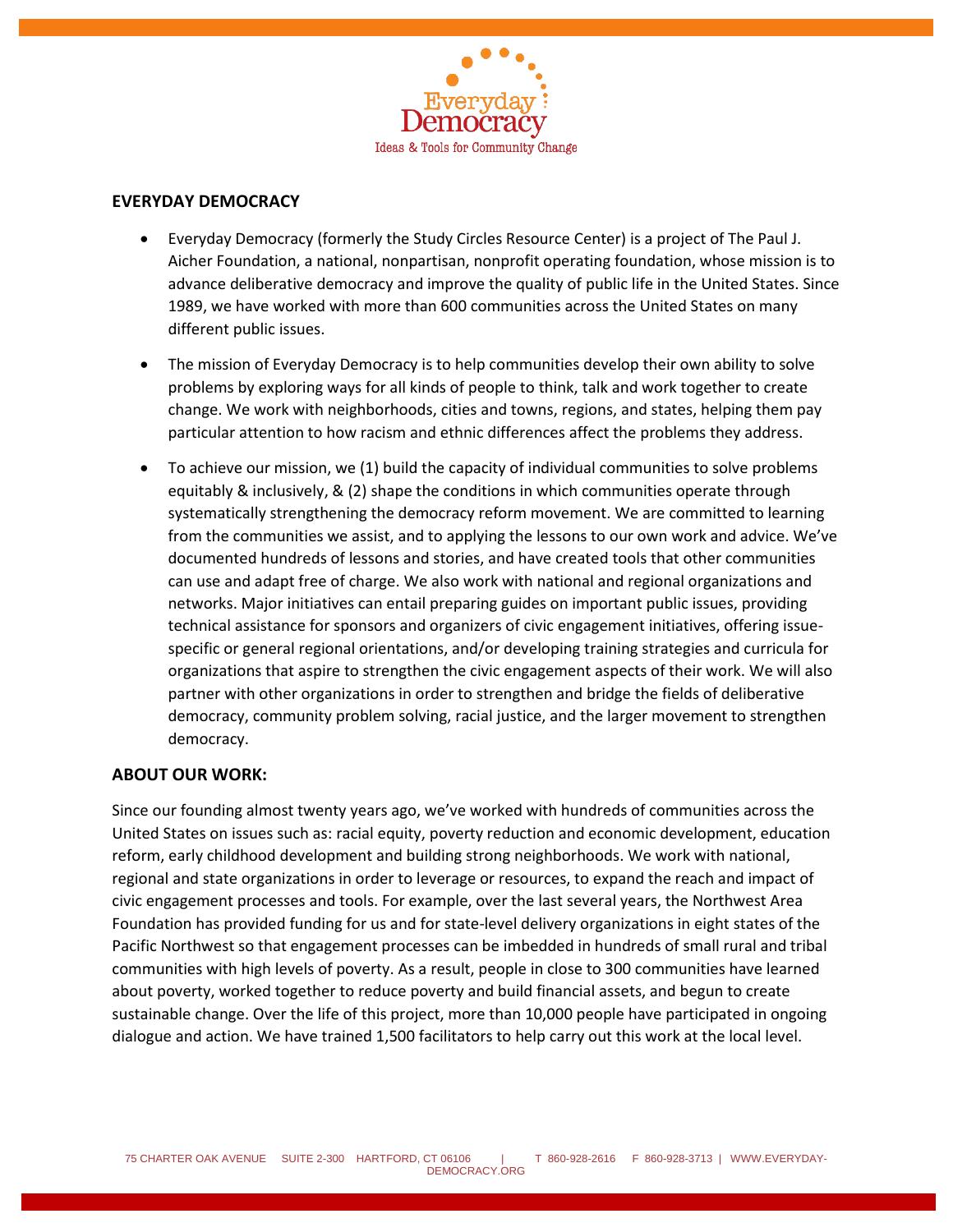

The communities we serve and others who could benefit from these processes are the focal point of our work. Our ultimate aim is to help create communities that value everyone's voice and work for everyone, and to help create a strong national democracy that upholds these principles. We act as a catalyst and coach for communities, knowing that the people of each community are best suited to carry out and sustain the work that will make a difference. Thus, the most important thing we can do is to support capacity building and community change, and help link the energies of various community change processes to larger change efforts. In that vein, our most important accomplishments are:

- Using lessons from communities to create tools and advice that can be readily used and adapted by coalitions of nonprofits, government and informal community leaders. Some of these are "how-to" tools focused on how to engage the community, how to frame issues, how to facilitate dialogue. Some are issue-specific tools that help communities apply these skills and processes to specific community problems.
- Helping communities know how to engage those who are not typically involved in community affairs. This has led to our deep work in racial equity and socioeconomic equity, and to many of the dialogue and change tools we have created. Our work is at the intersection of community problem solving, strengthening democracy, and strengthening racial and socioeconomic equity.
- Nurturing a strong national network of communities of all sizes, linking to common democratic principles, working on various issues.
- Learning from grass-roots efforts, and translating the lessons for others. We have worked with researchers and evaluators to learn how engagement can lead to measurable outcomes on some of the toughest problems communities face, and also on how to sustain and imbed dialogue into community governance and institutional practices.
- Developing a wide diversity of leaders, of all backgrounds and ages. We train organizers and trainers, so that effective civic practices can be replicated. Our diverse cadre of senior associates around the country helps us provide training to communities and state-level organizations.
- Helping communities tell their stories, via a wide range of media and social media. As people tell stories of personal transformation and community change, others are inspired to bring people together across difference, for productive dialogue, for sustained trust building, and for collaborative problem solving.